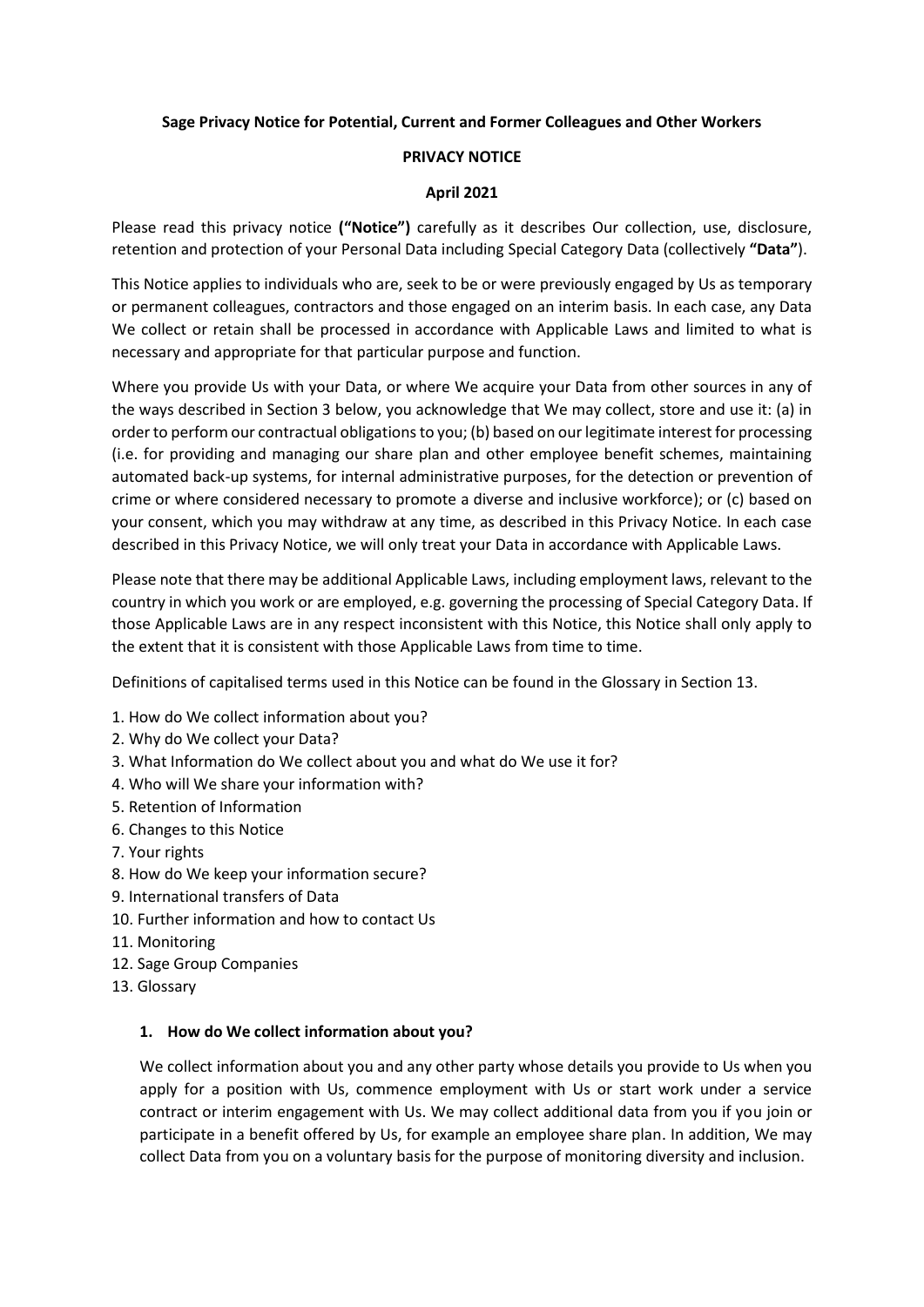We also obtain information about you from third parties that are entitled to share that information; e.g., credit agencies, recruitment agencies, search information providers or public sources (e.g. for colleague due diligence purposes), or from service companies that We engage to fulfil Our staffing requirements, in each case as permitted by Applicable Laws.

If you intend giving Us Data about someone else, e.g., your next of kin, emergency contacts, dependents or beneficiaries, you must ensure that you gain their consent to do so beforehand and that you explain to them how We collect, use, disclose and retain their Data or direct them to read this Notice.

# **2. Why do We collect your Data?**

We collect and store your Data in order to fulfil Our legal obligations for purposes related to your potential, current and/or past employment or other contractual relationship with Us. We also use your Data in order to administer and manage the relationship we have with you in general. We may disclose your Data to Our authorised service providers, other third parties and/or other Sage Group companies in the course of processing your Data provided it is disclosed in accordance with this Notice. To assist Us in maintaining accurate and up-to-date records, you must advise the People Function of any changes to your Data.

Additionally, if you participate or are eligible to participate in any share plan offered by Us from time to time, we may collect and send your Data to Our external share plan providers to enable participation in one or more of our share plans, where eligible, and/or to issue an annual invitation to join a share plan, where eligible. We and/or our external share plan providers also use this Data to carry out administration of the of the share plans, to manage the portal and to offer vesting/maturity services.

## **3. What Information do We collect about you and what do We use it for?**

Where permissible under Applicable Law and to the extent necessary, we collect the following information for the purposes described:

a) General information:

Name, preferred name, previous last name, address, date of birth, marital status, telephone and email addresses, nationality, citizenship, ethnic origin, race, gender, sexual orientation, religion, veteran and military status, preferred language and details of any disabilities or work restrictions.

b) Emergency contacts, next of kin and beneficiary details:

Name, address, telephone, e-mail addresses and their relationship to you.

c) Evidence of identity and legal eligibility to work:

Photographs, passport and/or driving licence details, marriage certificates, professional or regulatory certificates and/or visas and relevant diploma/education certificates.

d) Pre-engagement checks: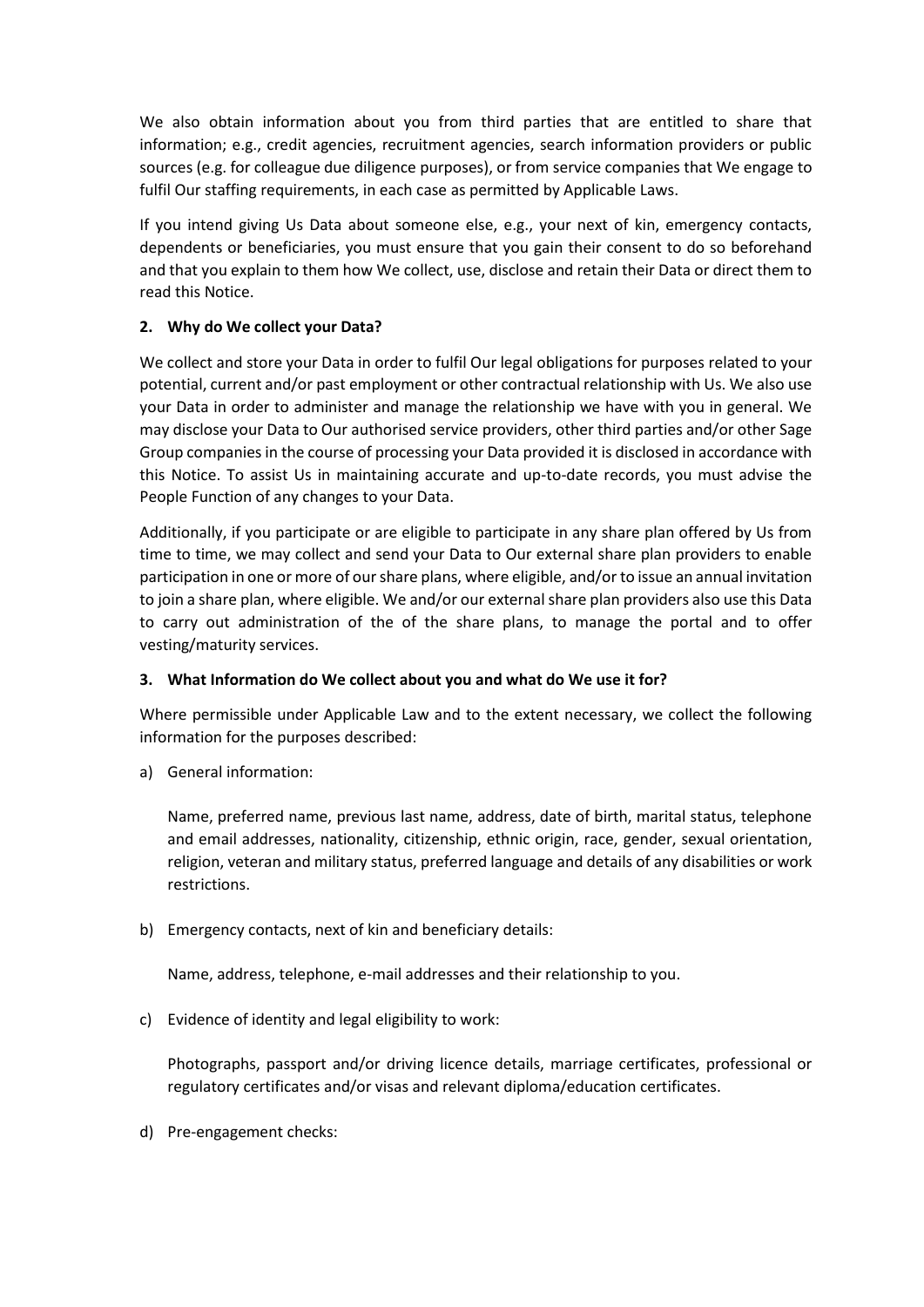References, interview notes, work visas, records/results of pre-employment checks, including criminal record checks, credit and fraud checks, references, information included on your CV/resume and/or any application forms.

e) Terms of engagement with Us:

Records of offer and acceptance of employment, your employment contract, agreed hours, length of probation, secondment arrangements or other service contracts, changes to job description and reason for changes and reporting line, office location, function, job title, cost centre, line manager and hiring manager details.

f) Compensation details:

Salary, variable or commission pay, bonus details, bank account details, national insurance, social security numbers or other tax identifiers, retirement account details, pension details.

g) Benefit and other entitlement details:

Length of service, health information, leave of absence records, sickness records, relocation records, hours worked records and dependant and beneficiary details, which may include your children's details.

h) Access rights and security:

Colleague number, computer or facilities access and authentication information, identification codes, passwords, answers to security questions, photographs, Skype name.

i) Information relating to your performance at work:

Performance ratings, performance reviews, performance improvement or development plans and related documents, colleague recognition awards, details of outside business activities and directorship(s), details of previous roles.

j) Information relating to discipline, grievance and other employment related processes:

Interview/meeting notes, recordings, correspondence and any settlement arrangements.

k) Information relating to your work travel and expenses:

Bank account details, passport, driving licence, vehicle registration and insurance details.

l) Cessation and termination details:

Letters of resignation, reasons for termination.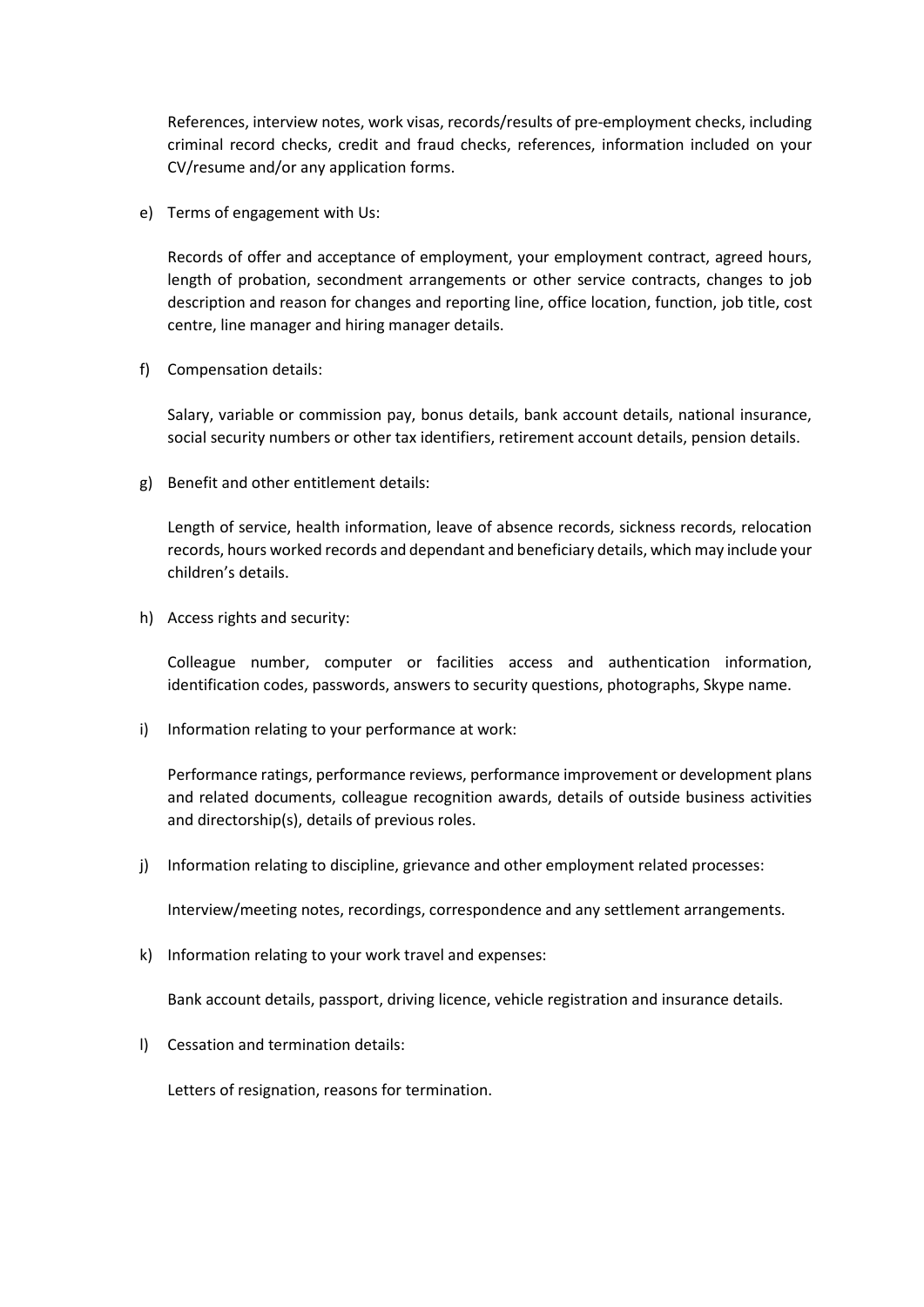#### m) Cookies:

We may collect information about you from the use of cookies on our websites, e.g. your IP address (a unique address that identifies a device on the Internet or a local network). Cookies are small pieces of information that are stored on your computer, tablet or mobile phone when you visit a website. We use cookies to make Our website and services work better for you. For further information on Our use of cookies, refer to the privacy notice on the relevant website.

### n) Data Science:

We also record, retain and use colleague Data for monitoring, statistical analysis, salary benchmarking and marketing purposes, provided that such processing is only undertaken on a pseudonymised basis and displayed at aggregated levels which are not linked back to any living individual. If you participate in a survey, We will only receive aggregated results.

### o) Diversity and Inclusion:

As part of Our commitment to diversity, equity and inclusion, We also collect Diversity Data from you to gather information on the diversity of Our workforce and applicants. Diversity Data may be collected by Us directly or through third parties. The Diversity Data is collected as necessary for promoting a diverse and inclusive workforce. Certain Diversity Data is also Special Category Data and We will comply with such Applicable Laws governing the processing of Special Category Data on collection of such Diversity Data.

The purpose of this processing is for diversity monitoring and in order to consider steps that We can take to improve diversity and inclusion. In particular, We assess diversity characteristics in light of employee engagement, retention/attrition, progression, performance, training and talent acquisition, as well as pay gap monitoring. This will allow Us to measure success in eradicating bias and understand how We can improve the experiences of Our workforce and applicants by analysing the Diversity Data to identify trends in the workforce and monitor changes in the diversity, identifying best practice or where interventions may be required. By openly monitoring Our Diversity Data, We are also providing confirmation both internally and externally that it is important to Us not to discriminate against colleagues and that We welcome everyone to work as their true self.

We may engage third parties to collect your Data on Our behalf and We would share the Diversity Data with them for the purpose of collating with the Data they have collected, performing analytics and reporting back to Us on an aggregated and anonymised basis. Adequate contractual protections will be put in place in the agreement between Us and any third party. The third party would provide the information back to Us in an aggregated format, such that it no longer constitutes Personal Data at the point it is shared with Us.

We will collect the Diversity Data for this purpose on our own behalf, for example through the Sage People Recruitment Module or your Sage People records.

Access to Diversity Data is very much restricted to certain of Our personnel on a need-to-know basis, who will access the Data for the purpose of exporting the Data to Our engagement tool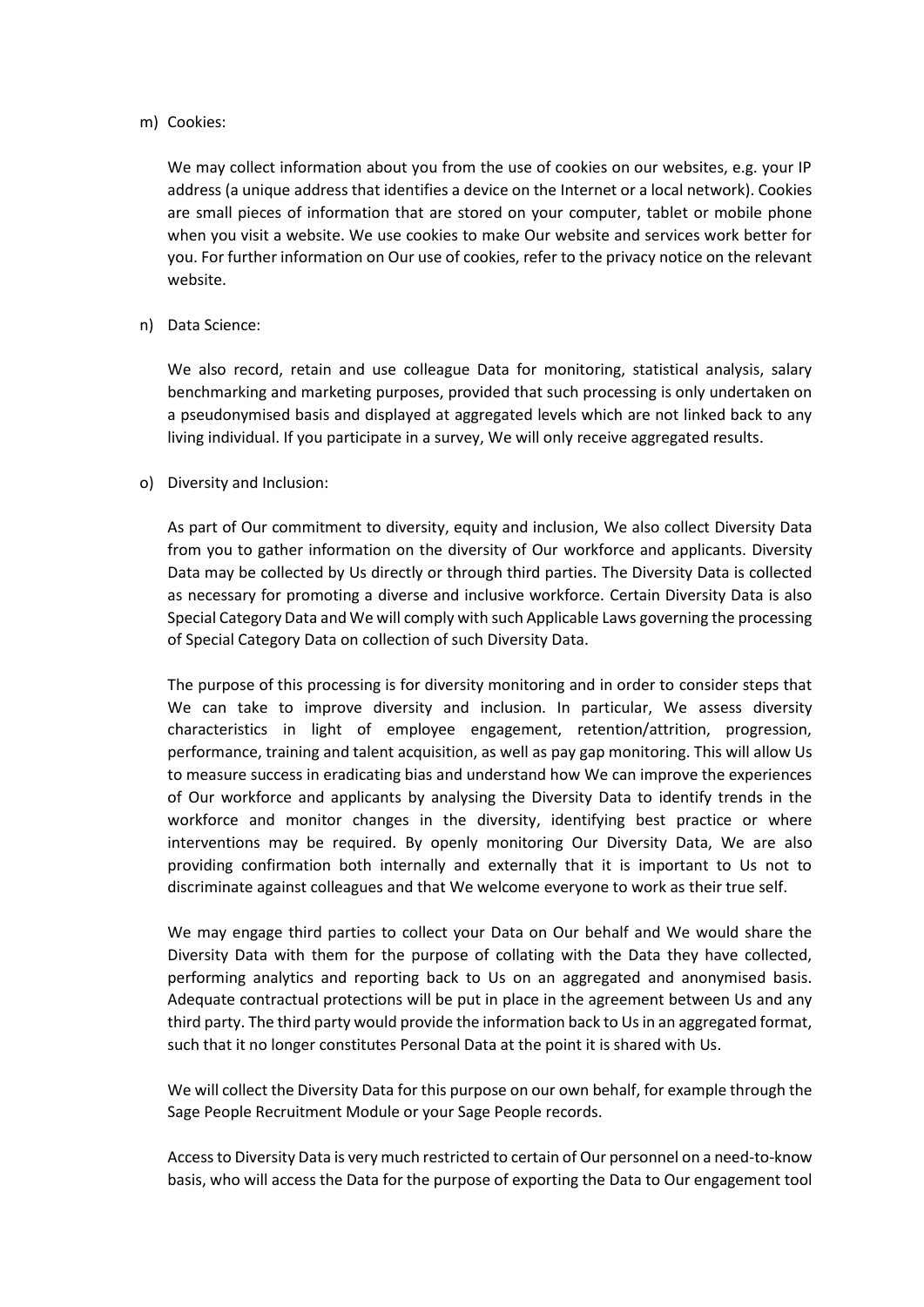and reviewing and performing analytics and aggregating the Data. Please note that you are not required to provide your Diversity Data. While We encourage full disclosure to help Us form a fuller picture of Our firm and pinpoint where We can make further improvements, you are free to choose whether or not you wish to provide all, some or none of your Diversity Data and We provide a 'Prefer not to say' option for each question if you would prefer not to answer. In addition, if you provide Diversity Data on Sage People, you will be able to re-enter Sage People at any time and delete your Diversity Data if you later decide that you do not want Us to continue processing the Data. The Diversity Data will be stored securely in line with this Notice. If you do disclose the Diversity Data, We will only report on it in an aggregated and anonymised form, not on an identifiable basis. In addition, We propose to retain the Data for no longer than necessary, in line with this Notice and Our Data Retention Policy.

Applicable Laws governing the processing of Diversity Data vary between jurisdictions. Please refer to the Appendix relevant to your specific jurisdiction below.

p) Share Plans:

Depending on the requirements of the individual share plan where an award is being granted or an invitation to participate being issued, Data can include Name, NI/Social security number, date of birth, address, salary details, tax information, citizenship and residence-related information, Sage People ID, Payroll ID, work email address, bank details, hire date, leave date, leave reason and individual share award data.

## **4. Who will We share your information with?**

Where permissible under Applicable Law and to the extent necessary, we may share your information with:

- any company within the Sage Group including those companies listed in Section 12, for the purposes set out in this Notice;
- Our service providers and agents (including their sub-contractors) or other third parties which process information on Our behalf (e.g. Internet service and platform providers, payment processing providers, organisations We engage to provide services and functionality that We require and to enable communications with you);
- external colleague benefit and share plan providers, including but not limited to our share plan administrators, trustees, registrars, brokers, administrators, regulators and external advisors, Sage's Registrar and, where applicable, to the Trustees for The Sage Group Plc Employee Benefit Trust and any broker or other third party to whom Our share plan administrator may outsource elements of the service;
- third parties where you have a relationship with that third party and you have consented to Us sending information (e.g. social media sites such as Facebook, Twitter or other third party application providers);
- credit reference and fraud prevention agencies;
- regulators where required to meet the Sage Group's legal and regulatory obligations (e.g. tax and social security offices);
- law enforcement agencies in order to detect or prevent crime or prosecute offenders;
- any third party in the context of actual or threatened legal proceedings, provided We can do so lawfully (e.g. in response to a court order);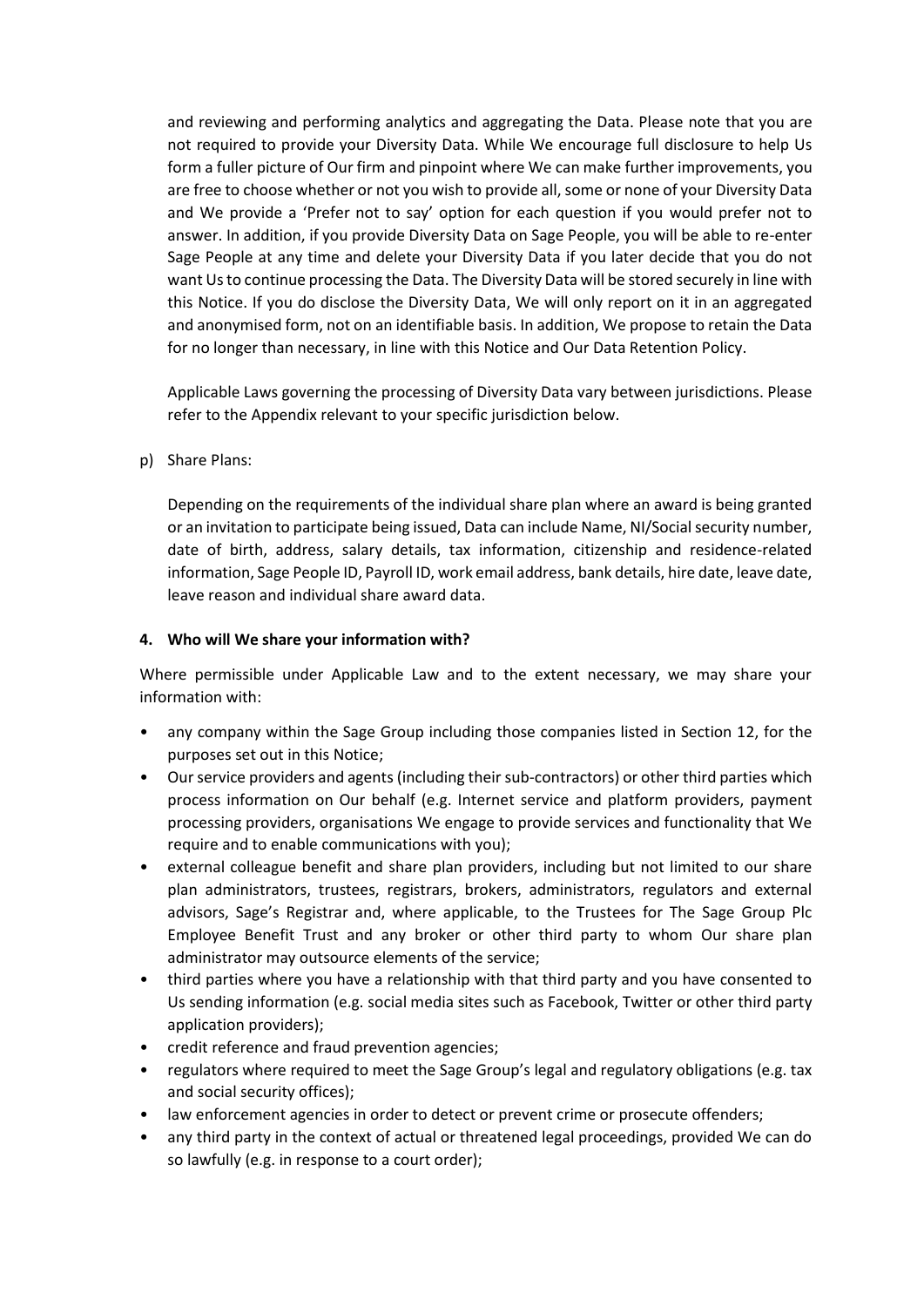- any third party in order to meet Our legal and regulatory obligations, including statutory or regulatory reporting or the detection or prevention of unlawful acts;
- Our own and Sage Group professional advisors and auditors for the purpose of seeking professional advice or to meet Our audit responsibilities;
- another organisation if We sell or buy (or negotiate to sell or buy) any business or assets;
- another organisation to whom We may transfer Our agreement with you. However, in the event the transaction is completed, your Data will remain protected by Applicable Law and in the event the transaction is not completed, we will require the other party not to use or disclose your Data in any manner whatsoever and to completely delete such data; and
- Government departments where reporting is mandatory under Applicable Law.

## **5. Retention of Information**

We retain information about you during and after termination or cessation of your relationship with Us. This information is held and used for as long as permitted for legal, regulatory, fraud prevention and legitimate business interests such as the administration of benefit schemes, in accordance with the current Sage Group Data Retention, Marking and Destruction Policy or as otherwise permitted under Applicable Law.

All Diversity Data is handled in accordance with this Notice and any provisions relating to Data apply also to Diversity Data unless expressly stated otherwise. Unless there is an overriding legal obligation why the Diversity Data should be retained beyond this period, Diversity Data for applicants is retained for no more than six months following the conclusion of the application process and Diversity Data for colleagues is retained for no more than one year following the termination of employment, unless specific requirements apply in your jurisdiction.

For any share plans that you participate in, We and our external share plan providers, will retain the Data for as long as is necessary in accordance with Applicable Laws, to administer the plan and any services offered and to meet Our regulatory obligations. For your information, some of the factors which will affect how long we retain your data include your continued employment within Us and your continued participation in share plans operated by Us. Where We collect and send Data to Our external share plan provider annually to enable an invitation to be issued to you to join a share plan, if you choose not to join the plan, and are not already participating in another share plan where this Data is already held in their system, this Data will be deleted from their system as soon as practicable.

We may retain information about you following an unsuccessful application for employment with Us, provided that, in those jurisdictions requiring consent, you have consented to Us doing so.

We may also retain statistical information about individuals for recruitment and employment purposes.

### **6. Changes to this Notice**

We may update, amend or otherwise change this Notice from time to time. We shall always publicise and, if legally required, consult with you on substantial changes before they are introduced. All revised Notices shall be made available on the colleague Intranet site, so please try to read it when you visit Your Sage.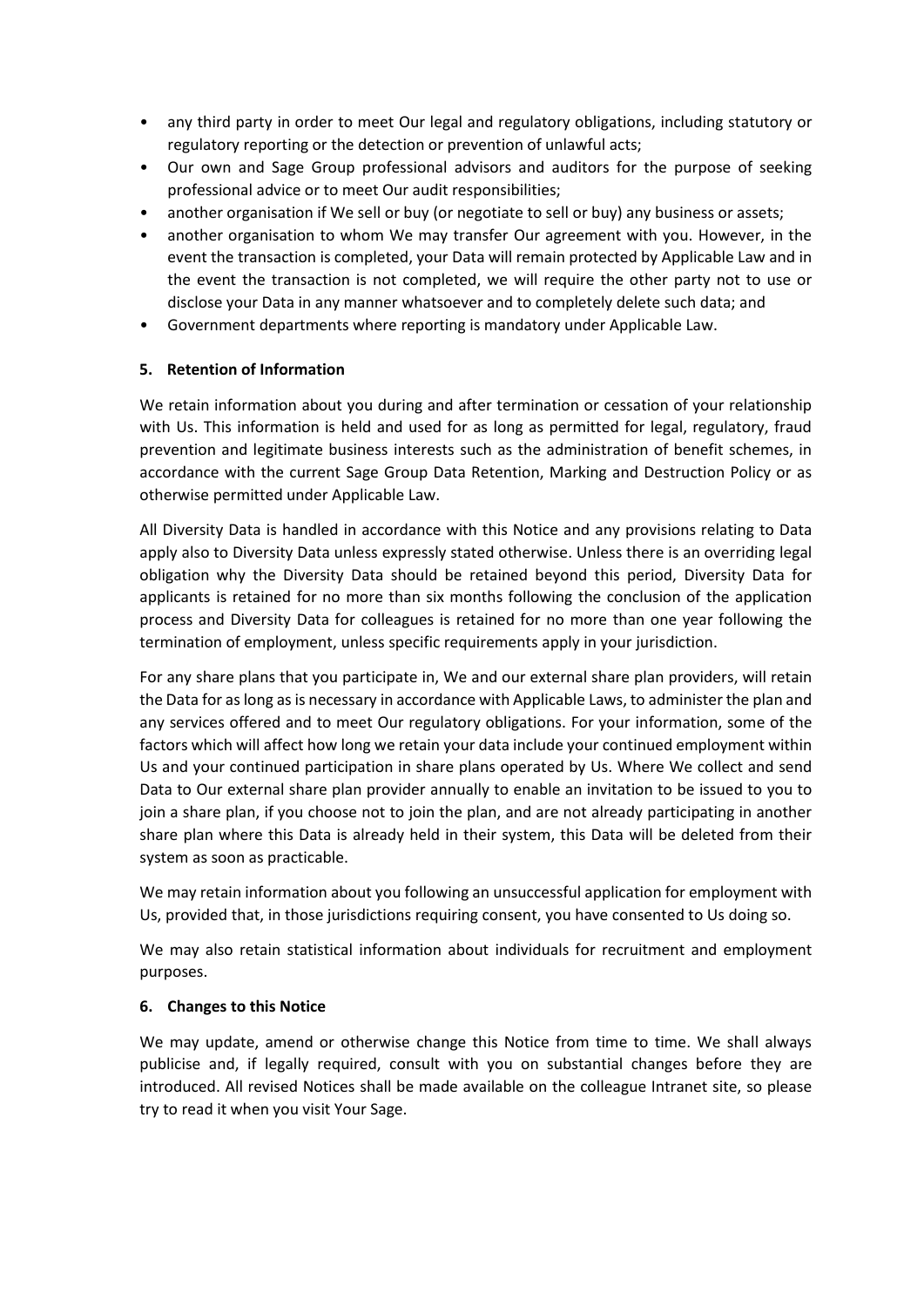## **7. Your rights**

If you are based within the EEA or within another jurisdiction having similar data protection laws, in certain circumstances you have the following rights:

- the right of access to your Data and the rectification or erasure of the same;
- the right to object to the processing of your Data and to request a restriction;
- the right to have any Data you provided to Us on an automated basis returned to you in a structured, commonly used and machine-readable format, or sent to another company, where technically feasible;
- where the processing of your Data is based on consent, the right to withdraw that consent, subject to legal or contractual restrictions;
- the right to be informed from where we obtained your Data if not direct from you;
- the right not be subject to a decision based solely on automated processing, including profiling, which has legal or similarly significant effects for you; and
- the right to lodge a complaint with the relevant supervisory authority.

If you have specific questions relating to your rights under Applicable Laws, please refer to Section 10.

## **8. How do We keep your information secure?**

Your Data may be stored and processed on both internal and external systems, some of which are cloud based.

We will keep your information secure in line with Our policies, including our Personal Data Protection Policy, by taking appropriate technical and organisational measures against accidental or unlawful destruction, loss, alteration, unauthorised disclosure of, or access to, Data transmitted, stored or otherwise processed.

We do Our best to protect your Data but We cannot guarantee the security of any Data which is transmitted to Our website, applications or services or to other websites, applications and services via an Internet or similar connection.

If We have given you (or you have chosen) a password to access certain areas of Our websites, applications or services please keep this password safe – we will not and you must not share this password with anyone.

If you believe your account has been compromised, you must contact Us immediately at [globalprivacy@sage.com.](mailto:globalprivacy@sage.com)

## **9. International transfers of Data**

Data in the EEA and certain other jurisdictions having equivalent requirements are protected by stringent data protection laws but other countries do not necessarily protect your Data in the same way. In some situations, detailed in this section, your Data may be transferred, processed and stored outside your country of residence, in which case it may be available to government authorities under lawful orders and laws applicable there.

Our websites and some of Our applications or services or any part of them may be hosted in the United States or other countries and this means that We may need to transfer information submitted by you through such websites, applications or services outside your country of origin to the United States or to other countries outside your country of origin.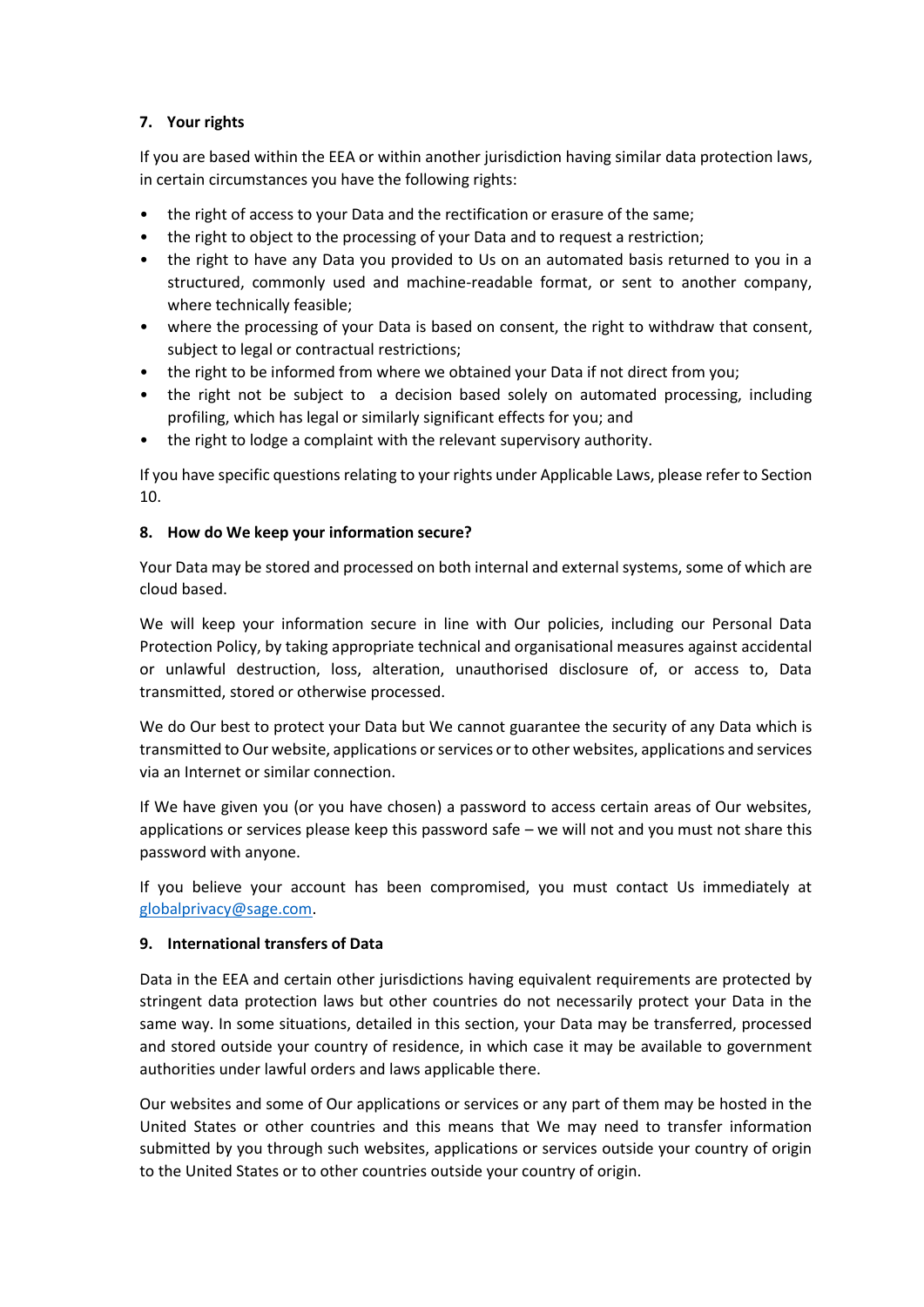Emails sent or received over Sage Group networks are stored on Our email servers which are hosted in the United States.

We may use service providers based outside your country to manage Our relationship with you and to provide you with certain benefits. This means that We may transfer your Data to those service providers for the purpose described in this Notice.

We take steps to ensure that where your Personal Data is transferred outside of the EEA by Our service providers and hosting providers, appropriate measures and controls are in place to protect that information in accordance with Applicable Law. For example, We may share information with our group companies or affiliates based outside the EEA for the purposes envisaged by this Privacy Notice. All Sage group companies are subject to Sage group data protection policies designed to protect data in accordance with EU data protection laws. In each case, such transfers are made in accordance with the requirements of Regulation (EU) 2016/679 (the General Data Protection Regulation or "GDPR") and may be based on the use of the European Commission's Standard Model Clauses for transfers of personal data outside the EEA.

If you have further questions about the legal basis on which We transfer your Data outside your country of origin, please refer to Section 10.

## **10. Further information and how to contact Us or our Chief Data Protection Officer**

If you have any questions about this Notice, how We treat your Data or with whom we share it, including how to affect any of your rights in relation to the same as described in Section 7 or information on international transfers as described in Section 9, please contact your local People Function in the first instance.

For current colleagues and other workers, any changes to the way We use your Data will be notified to you: (i) by your Sage responsible manager; (ii) by a notification on Our colleague Intranet site, Your Sage; or (iii) by a written notification to you or your employing service company.

Unsuccessful applicants, former colleagues or contractors may request a copy of this Notice from the Talent Acquisition Team.

Sage's Chief Data Protection Officer can be contacted at The Sage Group plc, North Park, Newcastle upon Tyne, NE13 9AA or by email at [globalprivacy@sage.com.](mailto:globalprivacy@sage.com)

### **11. Monitoring**

Where permissible under Applicable Law and to the extent necessary, We deploy tools and technologies in order to protect Our assets (including intellectual property rights), Our clients' assets and Our employees and other workers from unacceptable behaviour.

In particular, We may monitor your use of Our systems and networks (including computers, mobile devices and telephones) in order to: (i) record evidence of business transactions; (ii) to detect and prevent misuse of Our networks and systems and to maintain the effective operation of the same; (iii) to detect and protect against unauthorised or unlawful access to and against accidental loss or destruction of, or damage to, Our proprietary and confidential materials (including Data); (iv) to monitor standards of training and service; and (v) to detect and prevent criminal activity.

We may also deploy CCTV in order to maintain health and safety standards, to safeguard the security of Our property and premises and to prevent and investigate crime. It may also be used to monitor employees and other workers when carrying out work duties. For these reasons the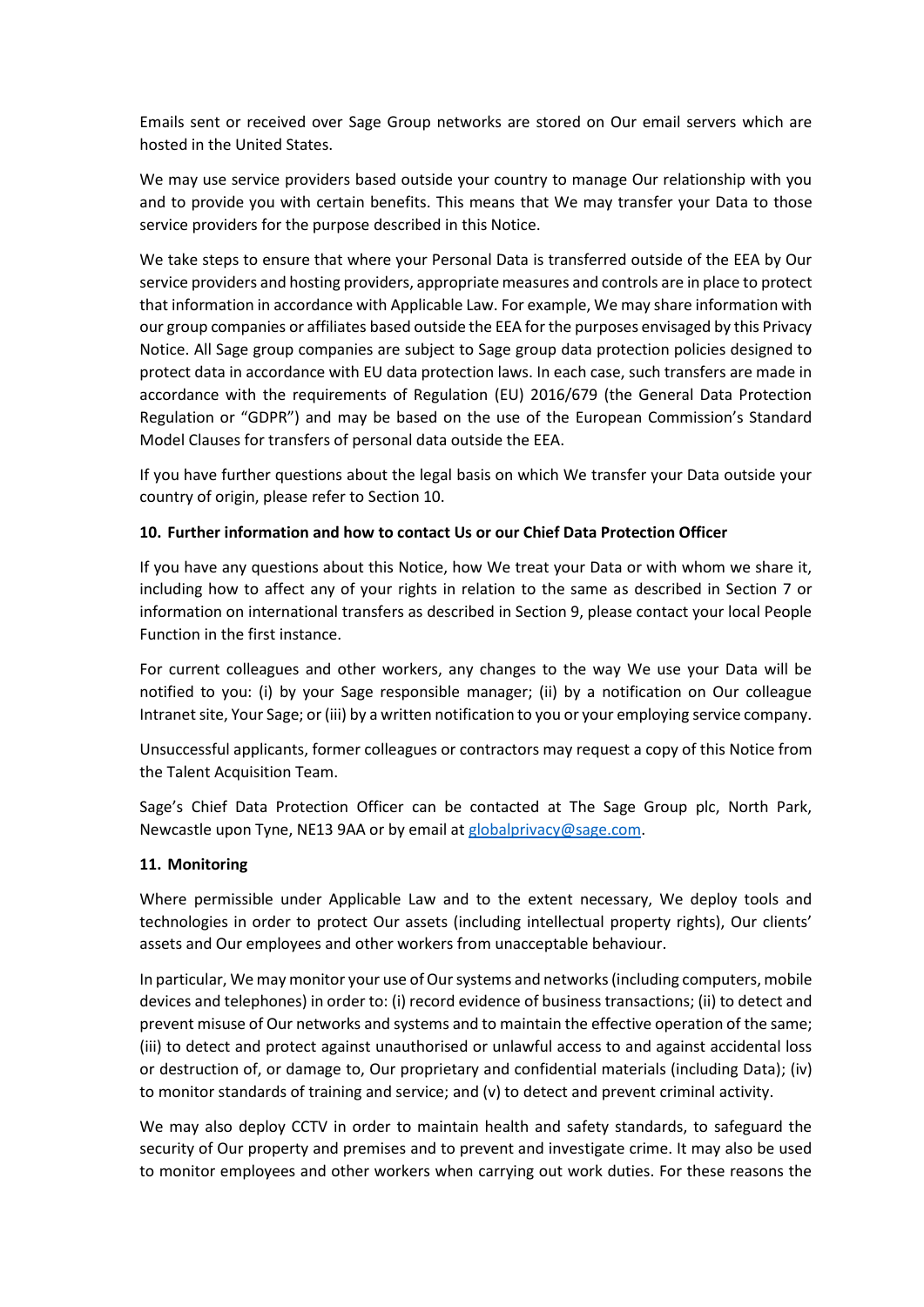information processed may include visual images, personal appearance and behaviours. This information may be about Our employees and other workers, customers and clients, offenders and suspected offenders, members of the public and those inside, entering or in the immediate vicinity of the area under surveillance. Where necessary or required this information is shared with the individuals themselves, employees and agents, services providers, police forces, security organisations and persons making an enquiry.

### **12. Sage Group Companies**

Details of Sage Group companies that may act in the capacity of a Data Controller are listed here.

### [Sage List of Companies.](https://sage365.sharepoint.com/sites/yoursage/knowledgebase/Colleagues/ColleagueDocs/Global%20Privacy%20Notice%20-%20List%20of%20Sage%20Companies.pdf)

## **13. Glossary**

For the purposes of this Notice:

**"Applicable Laws"** means any applicable local laws, rules statutes, regulations, guidelines, orders, judgments, decrees, summons, treaties or other requirements having the force of law in the country in which you are engaged.

**"Data Controller"** means the Sage Group company that determines the purposes and means of processing your Data and which is responsible for its collection, use, disclosure, retention and protection of your Data and which is the company with which you have your primary relationship with in the first instance.

**"Diversity Data"** means all information collected for the purpose of diversity monitoring. The types of data collected may vary across jurisdictions but may include Data related to nationality, ethnic origin, race, gender, gender identity, age, sexual orientation, religion, veteran and military status, preferred language and details of any disabilities or work restrictions, working patterns, social mobility and carer responsibilities.

**"Personal Data"** means all information arising from or relating to your application for employment or the performance of your duties under your contract with Us. It includes any information which relates directly or indirectly to you as an identifiable individual and includes information from which you are or can be identified or identifiable.

**"Sage Group"** means The Sage Group plc (registration number 02231246) and its affiliated companies.

**"Special Category Data"** means Data revealing racial or ethnic origin, political opinions, religious or philosophical beliefs, or trade union membership, and the processing of biometric data for the purpose of uniquely identifying a natural person, data concerning health or data concerning a natural person's sex life or sexual orientation.

**"We", "Our"** and **"Us"** each mean your employing company and all the companies that make up the Sage Group, as appropriate.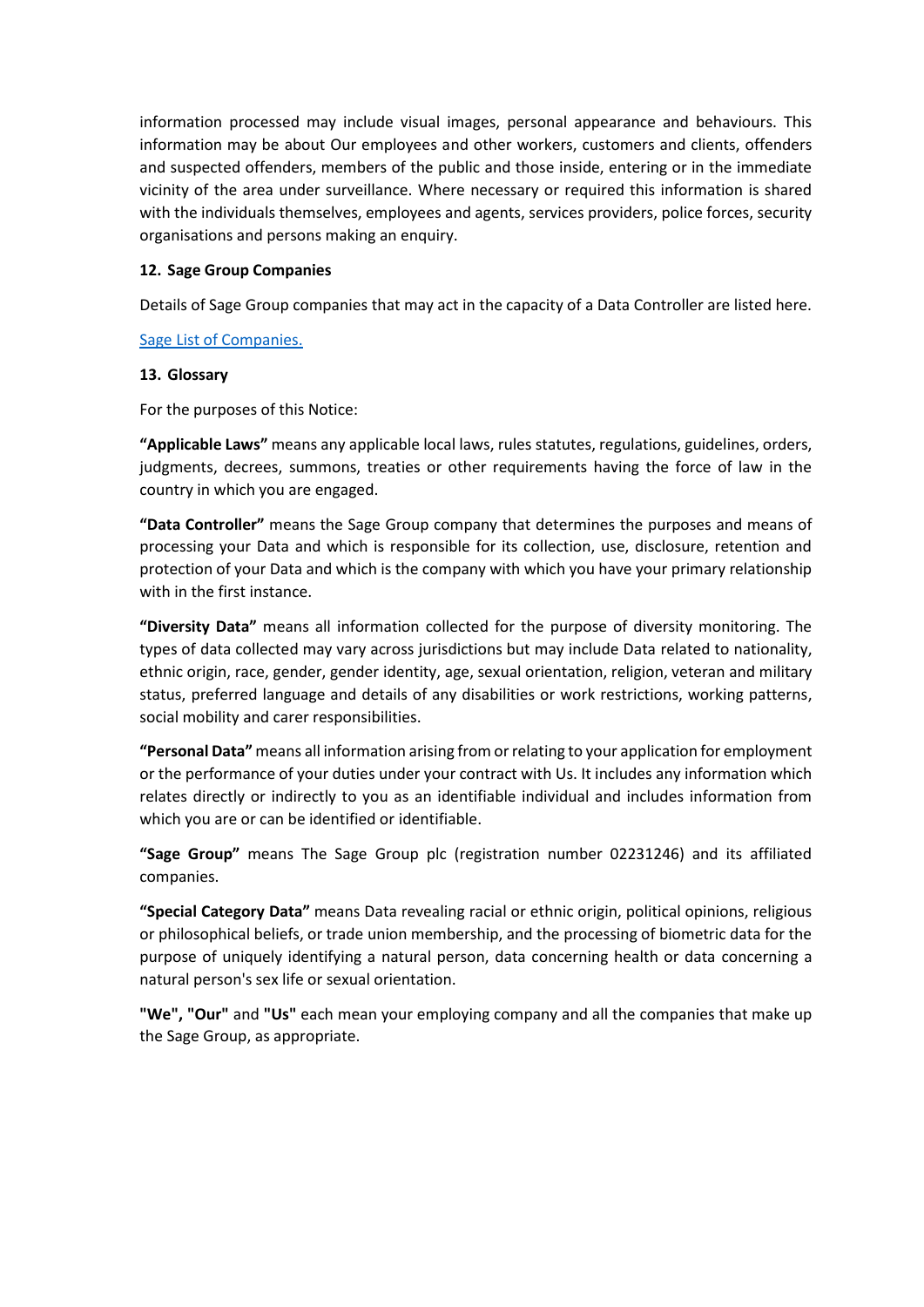### **Collection of Diversity Data in the United Kingdom**

- 1. With respect to the collection and processing of Diversity Data (outlined in further detail at Section 3(o) of the Privacy Notice), please note the following for the United Kingdom:
	- a. For the purposes of this Appendix, Diversity Data means Data relating to age, gender, gender identity, ethnicity, disability, sexual orientation, religion/belief and social mobility (and is processed as outlined below).
	- b. As part of the general information We collect about Sage colleagues and successful applicants, We may hold Data about you, including relating to age and gender (outlined in further detail at Section 3(a) of the Privacy Notice) and ethnicity (collected for diversity purposes since 2019), and We process this for general operational and diversity purposes. You can request to amend or delete this Data by contacting the Sage People team.
	- c. We also collect Diversity Data about applicants relating to age, gender and ethnicity and, in respect of both Sage colleagues and applicants, gender identity, disability, sexual orientation, religion/belief, social mobility and, if We do not already hold it, ethnicity, on a voluntary basis and in accordance with Sage's legitimate interest (outlined in further detail at Section 3(o) of the Privacy Notice) of identifying the steps Sage wishes to take in order to promote diversity and inclusion in the recruitment process and workplace. Where the Diversity Data constitutes Special Category Data, the Diversity Data will be collected in accordance with the employment condition and substantial public interest condition, specifically equality of opportunity or treatment. There is a 'Prefer not to say' option in the collection form relating to this Diversity Data, so if you do not feel comfortable disclosing certain information, you can select this option. There are no consequences for refusing to provide this requested Diversity Data.
	- d. In respect of Sage colleagues, We collate the Diversity Data relating to age and gender (and ethnicity, where held) (referred to in 1(b) above) with the Diversity Data collected from Sage colleagues (referred to in 1(c) above). We process this Diversity Data, as well as the Diversity Data collected from applicants (referred to in 1(c) above) for the purpose of additional diversity monitoring and associated analysis, aggregation and reporting (on an anonymised and aggregated basis) outlined in further detail at Section 3(o) of the Privacy Notice. This processing is undertaken in accordance with Sage's legitimate interest and, where the Diversity Data constitutes Special Category Data, the employment condition and substantial public interest condition (referred to in 1(c) above).
	- e. The Diversity Data is stored in Sage People (in the United Kingdom), in accordance with Sections 8 and 9 of the Privacy Notice.
	- f. We may share the Diversity Data with Our third party survey provider (Glint Inc.) for the purposes of collating with the Data they have collected, performing analytics and reporting back to Us on an aggregated and anonymised basis. However, we will only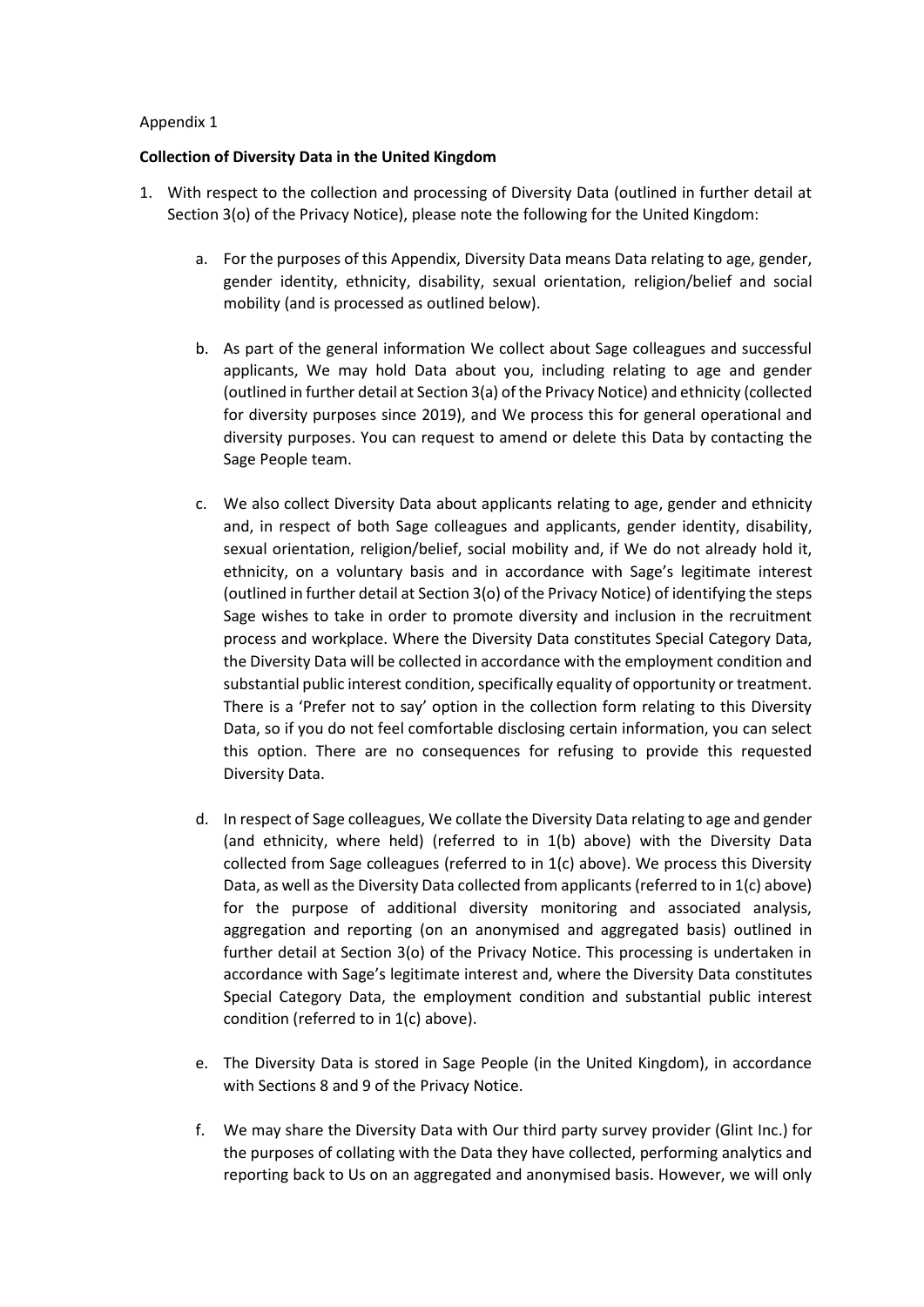do so in accordance with the protections outlined in further detail at Section 3(o) of the Privacy Notice. This may involve transferring the Diversity Data to the United States (but only where appropriate safeguards have been implemented and in accordance with Section 9 of the Privacy Notice).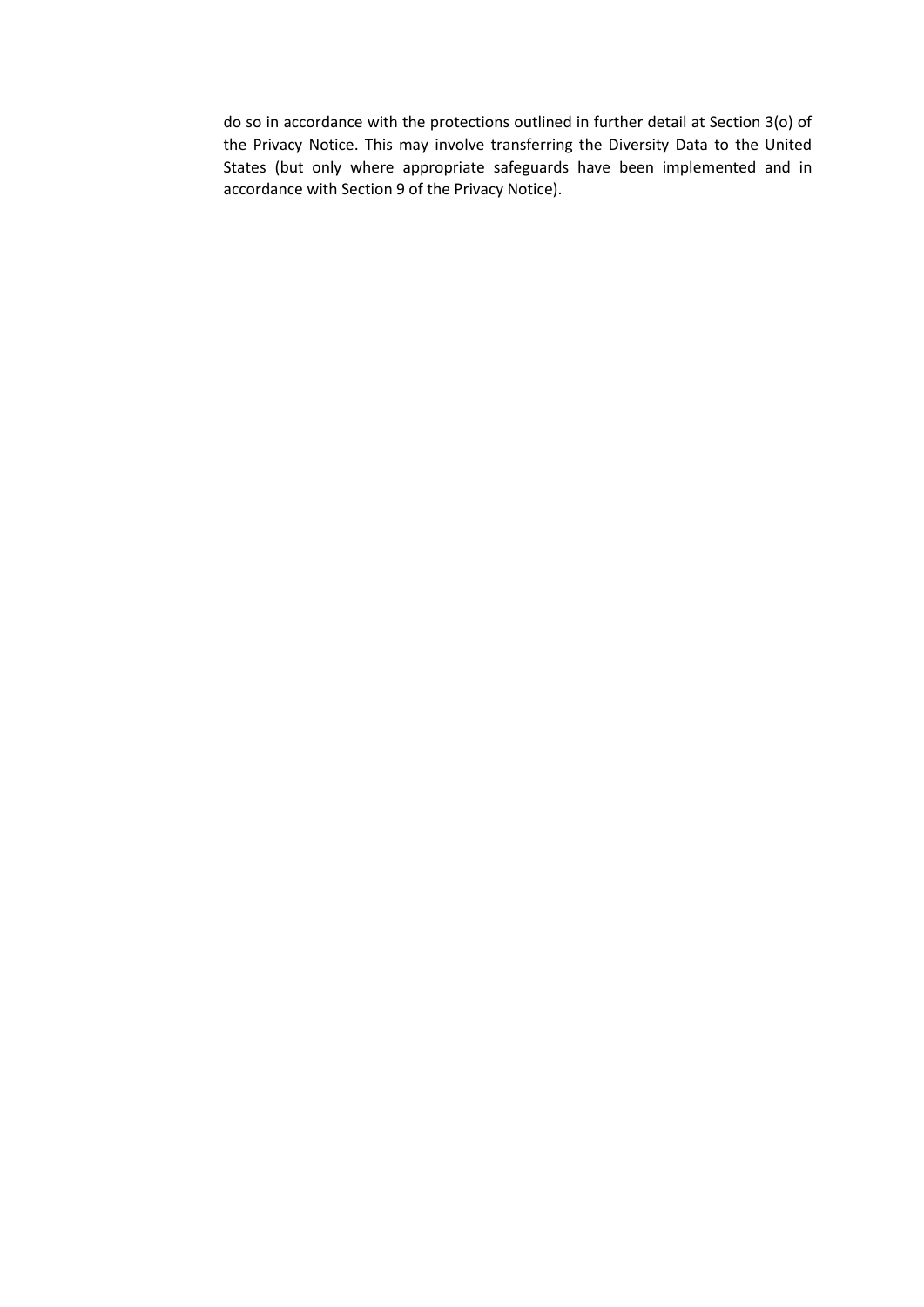## **Collection of Diversity Data in Ireland**

- 1. With respect to the collection and processing of Diversity Data (outlined in further detail at Section 3(o) of the Privacy Notice), please note the following for Ireland:
	- a. For the purposes of this Appendix, Diversity Data means Data relating to age, gender, gender identity, ethnicity, disability, sexual orientation, religion/belief, and social mobility (and is processed as outlined below).
	- b. As part of the general information We collect about Sage colleagues and successful applicants, We may hold Data about you, including relating to age and gender (outlined in further detail at Section 3(a) of the Privacy Notice) and ethnicity (collected for diversity purposes since 2019), and We process this for general operational and diversity purposes. You can request to amend or delete this Data by contacting the Sage People team.
	- c. We also collect Diversity Data about applicants relating to age, gender and ethnicity and, in respect of both Sage colleagues and applicants, gender identity, disability, sexual orientation, religion/belief, social mobility and, if We do not already hold it, ethnicity, on a voluntary basisin accordance with Sage's legitimate interests (outlined in further detail at Section 3(o) of the Privacy Notice) and, where this Diversity Data constitutes Special Category Data, where explicit consent has been obtained from you. There is a 'Prefer not to say' option in the collection form relating to this Diversity Data, so if you do not feel comfortable disclosing certain information, you can select this option. There are no consequences for refusing to provide this requested Diversity Data or for refusing consent to the processing of this Diversity Data for this purpose.
	- d. In respect of Sage colleagues, We collate the Diversity Data relating to age and gender (and ethnicity, where held) (referred to in 1(b) above) with the Diversity Data collected from Sage colleagues (referred to in 1(c) above). We process this Diversity Data, as well as the Diversity Data collected from applicants (referred to in 1(c) above), for the purpose of additional diversity monitoring and associated analysis, aggregation and reporting (on an anonymised and aggregated basis) outlined in further detail at Section 3(o) of the Privacy Notice. This processing is undertaken based on Sage's legitimate interests and, where appropriate, explicit consent (which can be withdrawn at any time).
	- e. The Diversity Data may be retained for no more than seven years following the termination of employment (in relation to Sage colleagues) and no more than one year following conclusion of the application process (in relation to applicants), unless there is an overriding legal obligation why it should be retained beyond this period.
	- f. The Diversity Data is stored securely in Sage People (in the United Kingdom), in accordance with Sections 8 and 9 of the Privacy Notice.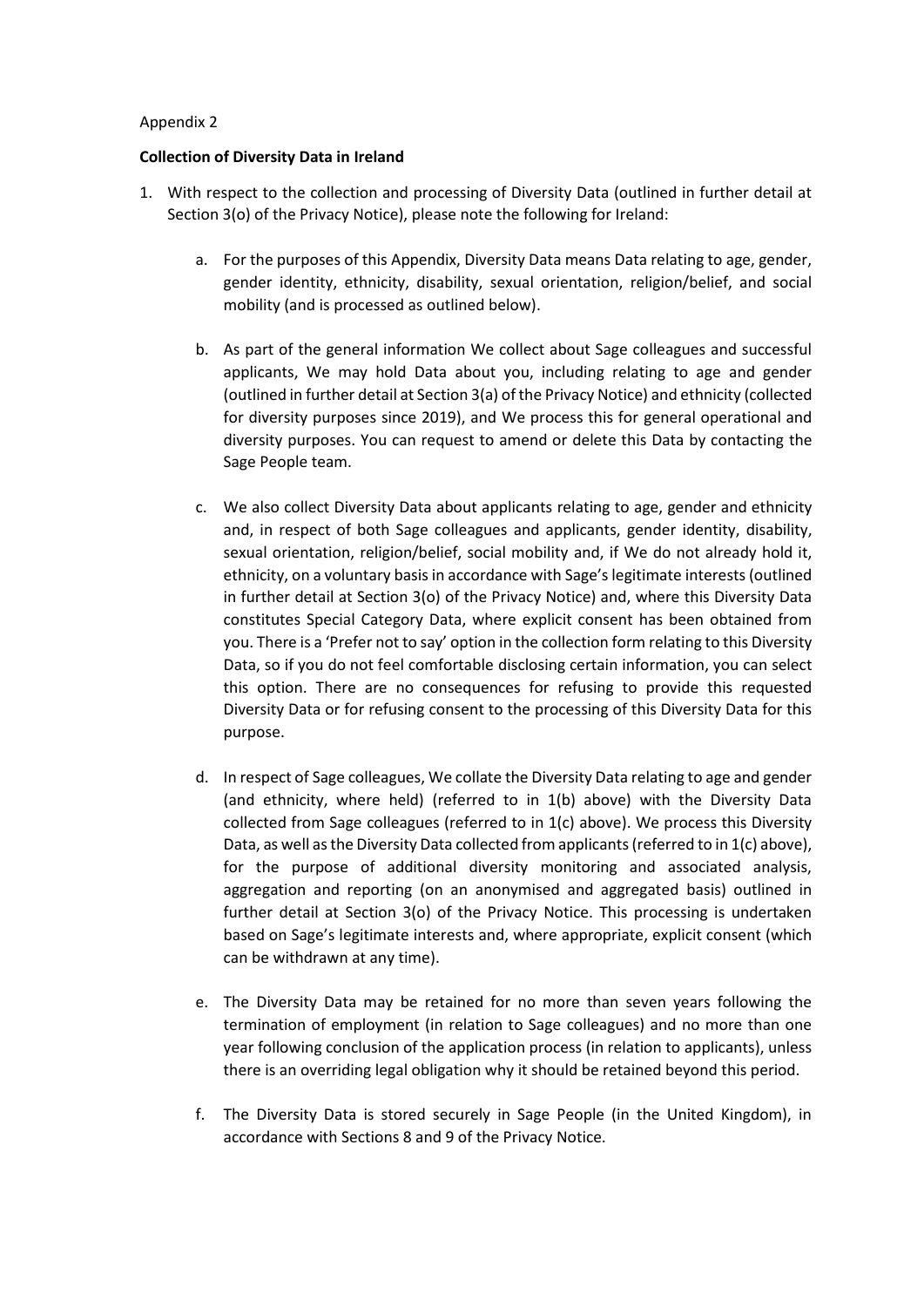g. We may share the Diversity Data with Our third party survey provider (Glint Inc.) for the purposes of collating with the Data they have collected, performing analytics and reporting back to Us on an aggregated and anonymised basis. However, we will only do so in accordance with the protections outlined in further detail at Section 3(o) of the Privacy Notice. This may involve transferring the Diversity Data to the United States (but only where appropriate safeguards have been implemented and in accordance with Section 9 of the Privacy Notice).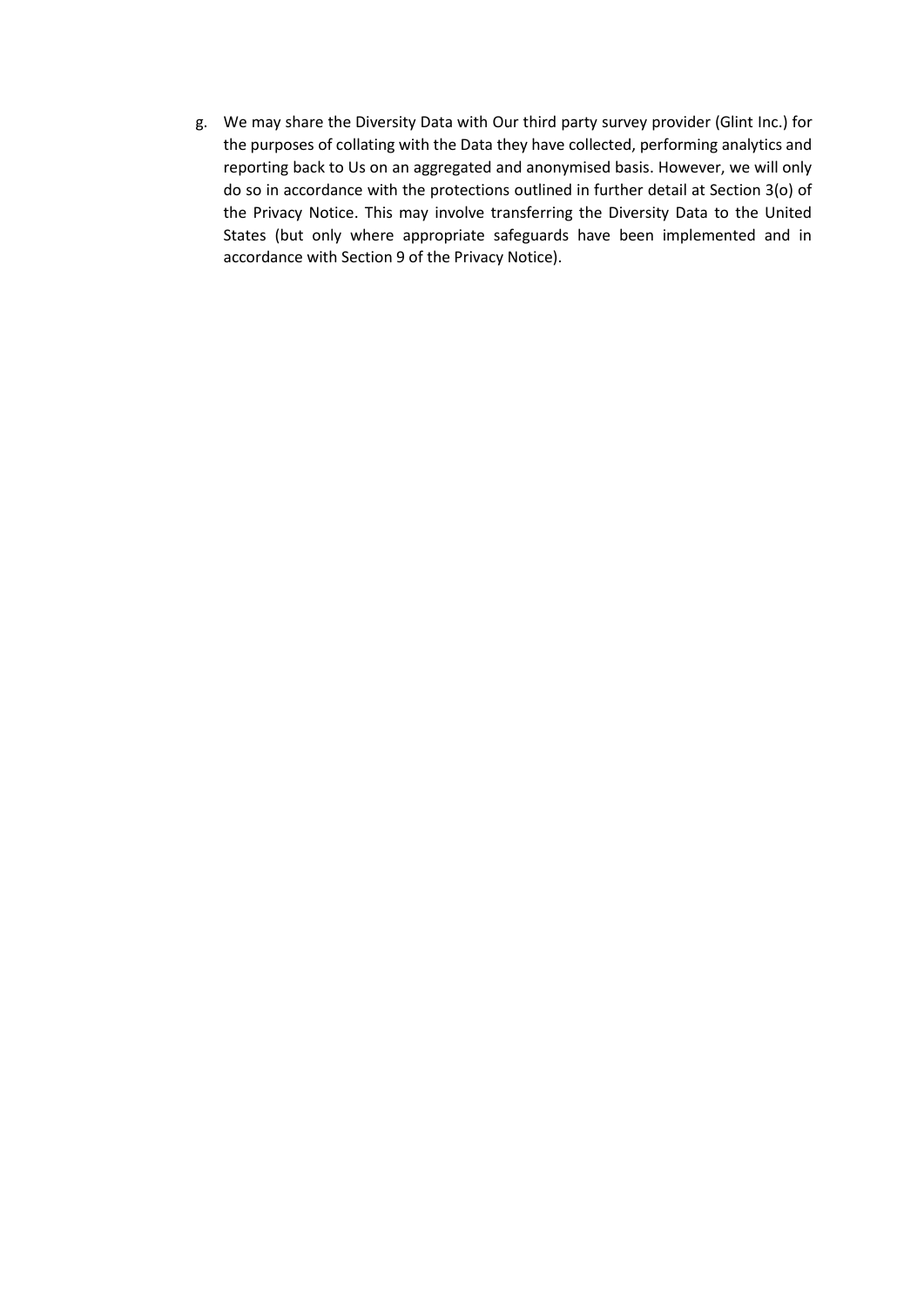#### **Collection of Diversity Data in Spain**

- 1. With respect to the collection and processing of Diversity Data (outlined in further detail at Section 3(o) of the Privacy Notice), please note the following for Spain:
	- a. For the purposes of this Appendix, Diversity Data means Data relating to age, gender, gender identity and disability (and is processed as outlined below).
	- b. As part of the general information We collect about Sage colleagues and successful applicants, We may hold Data about you, including relating to age and gender (outlined in further detail at Section 3(a) of the Privacy Notice), and We process this for general operational and diversity purposes. You can request to amend or delete this Data by contacting the Sage People team.
	- c. We also collect Diversity Data about Sage colleagues relating to gender identity and disability on a voluntary basis, where explicit consent has been obtained from you (which can be withdrawn at any time). There is a 'Prefer not to say' option in the collection form relating to this Diversity Data, so if you do not feel comfortable disclosing certain information, you can select this option. There are no consequences for refusing to provide this requested Diversity Data or for refusing consent to the processing of this Diversity Data for this purpose.
	- d. We collate the Diversity Data about Sage colleagues relating to age and gender (referred to in 1(b) above) with the Diversity Data relating to gender identity and disability (referred to in 1(c) above) and process these categories of Diversity Data for the purpose of additional diversity monitoring and associated analysis, aggregation and reporting (on an anonymised and aggregated basis), outlined in further detail at Section 3(o) of the Privacy Notice. This processing is undertaken based on explicit consent (which can be withdrawn at any time).
	- e. The Diversity Data is stored securely in Sage People (in the United Kingdom), in accordance with Sections 8 and 9 of the Privacy Notice.
	- f. We may share the Diversity Data about Sage colleagues with Our third party survey provider (Glint Inc.) for the purposes of collating with the Data they have collected, performing analytics and reporting back to Us on an aggregated and anonymised basis. However, we will only do so in accordance with the protections outlined in further detail at Section 3(o) of the Privacy Notice. This may involve transferring the Diversity Data to the United States (but only where appropriate safeguards have been implemented and in accordance with Section 9 of the Privacy Notice).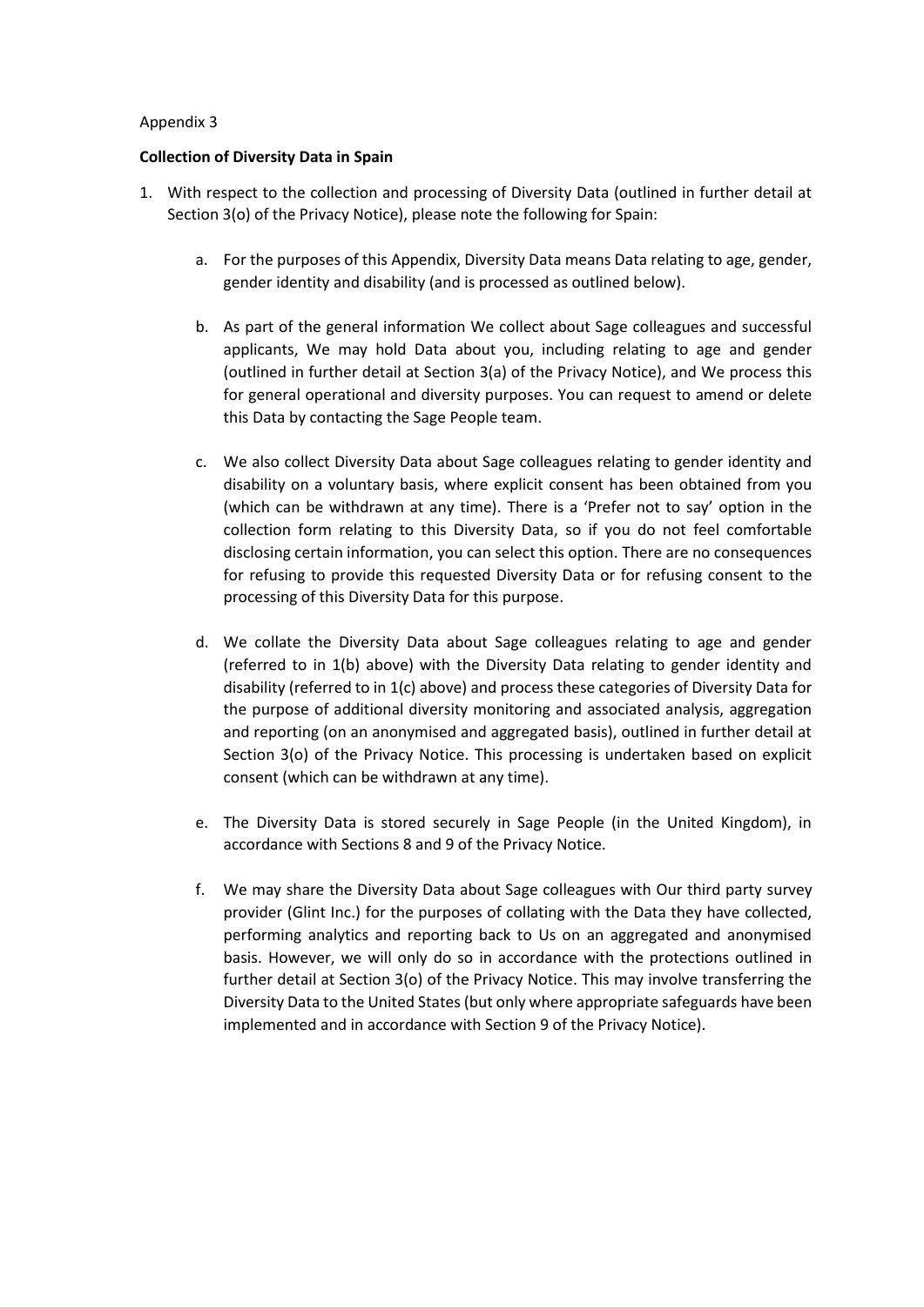### **Collection of Diversity Data in Portugal**

- 1. With respect to the collection and processing of Diversity Data (outlined in further detail at Section 3(o) of the Privacy Notice), please note the following for Portugal:
	- a. For the purposes of this Appendix, Diversity Data means Data relating to age, gender, gender identity and disability (and is processed as outlined below).
	- b. As part of the general information We collect about Sage colleagues and successful applicants, We may hold Data about you, including relating to age and gender (outlined in further detail at Section 3(a) of the Privacy Notice), and We process this for general operational and diversity purposes. You can request to amend or delete this Data by contacting the Sage People team.
	- c. We also collect Diversity Data about Sage colleagues relating to gender identity and disability on a voluntary basis in accordance with Sage's legitimate interests (outlined in further detail at Section 3(o) of the Privacy Notice) and, where this Diversity Data constitutes Special Category Data, where explicit consent has been obtained from you. There is a 'Prefer not to say' option in the collection form relating to this Diversity Data, so if you do not feel comfortable disclosing certain information, you can select this option. There are no consequences for refusing to provide this requested Diversity Data or for refusing consent to the processing of this Diversity Data for this purpose.
	- d. We collate the Diversity Data about Sage colleagues relating to age and gender (referred to in 1(b) above) with the Diversity Data relating to gender identity and disability (referred to in 1(c) above) and process these categories of Diversity Data for the purpose of additional diversity monitoring and associated analysis, aggregation and reporting (on an anonymised and aggregated basis), outlined in further detail at Section 3(o) of the Privacy Notice. This processing is undertaken based on Sage's legitimate interests and, where appropriate, explicit consent (which can be withdrawn at any time).
	- e. The Diversity Data about Sage colleagues is retained for no more than two years following the termination of employment (unless there is an overriding legal obligation why it should be retained beyond this period).
	- f. The Diversity Data will be stored securely in Sage People (in the United Kingdom), in accordance with Sections 8 and 9 of the Privacy Notice.
	- g. We may share the Diversity Data about Sage colleagues with Our third party survey provider (Glint Inc.) for the purposes of collating with the Data they have collected, performing analytics and reporting back to Us on an aggregated and anonymised basis. However, we will only do so in accordance with the protections outlined in further detail at Section 3(o) of the Privacy Notice. This may involve transferring the Diversity Data to the United States (but only where appropriate safeguards have been implemented and in accordance with Section 9 of the Privacy Notice).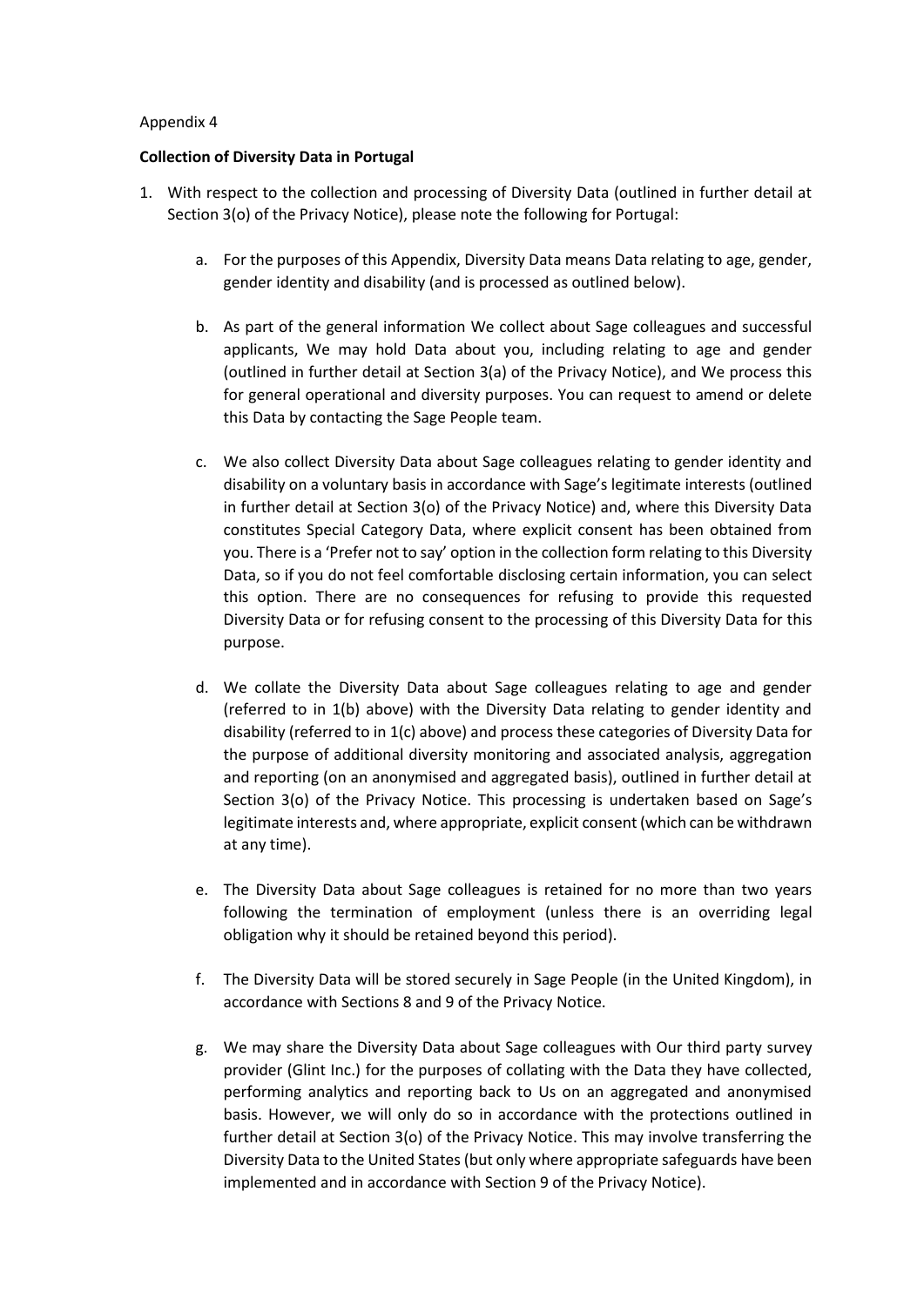## **Collection of Diversity Data in France**

- 1. With respect to the collection and processing of Diversity Data (outlined in further detail at Section 3(o) of the Privacy Notice), please note the following for France:
	- a. For the purposes of this Appendix, Diversity Data means Data relating to age, gender, gender identity and disability (and is processed as outlined below).
	- b. As part of the general information We collect about Sage colleagues and successful applicants, We may hold Data about you, including relating to age and gender (outlined in further detail at Section 3(a) of the Privacy Notice), and We process this for general operational and diversity purposes. You can request to amend or delete this Data by contacting the Sage People team.
	- c. We also collect Diversity Data about Sage colleagues relating to gender identity and disability on a voluntary basis in accordance with Sage's legitimate interests (outlined in further detail at Section 3(o) of the Privacy Notice) and, where this Diversity Data constitutes Special Category Data, provided that prior explicit consent has been obtained from you. There is a 'Prefer not to say' option in the collection form relating to this Diversity Data, so if you do not feel comfortable disclosing certain information, you can select this option. There are no consequences for refusing to provide this requested Diversity Data or for refusing consent to the processing of this Diversity Data for this purpose.
	- d. We collate the Diversity Data about Sage colleagues relating to age and gender (referred to in 1(b) above) with the Diversity Data relating to gender identity and disability (referred to in 1(c) above) and process these categories of Diversity Data for the purpose of additional diversity monitoring and associated analysis, aggregation and reporting (on an anonymised and aggregated basis), outlined in further detail at Section 3(o) of the Privacy Notice. This processing is undertaken based on Sage's legitimate interests and, where appropriate, explicit consent (which can be withdrawn at any time).
	- e. The Diversity Data is stored securely in Sage People (in the United Kingdom), in accordance with Sections 8 and 9 of the Privacy Notice.
	- f. We may share the Diversity Data about Sage colleagues with our third party survey provider (Glint Inc.) for the purposes of collating with the Data they have collected, performing analytics and reporting back to Us on an aggregated and anonymised basis. However, we will only do so in accordance with the protections outlined in further detail at Section 3(o) of the Privacy Notice. This may involve transferring the Diversity Data to the United States (but only where appropriate safeguards have been implemented and in accordance with Section 9 of the Privacy Notice).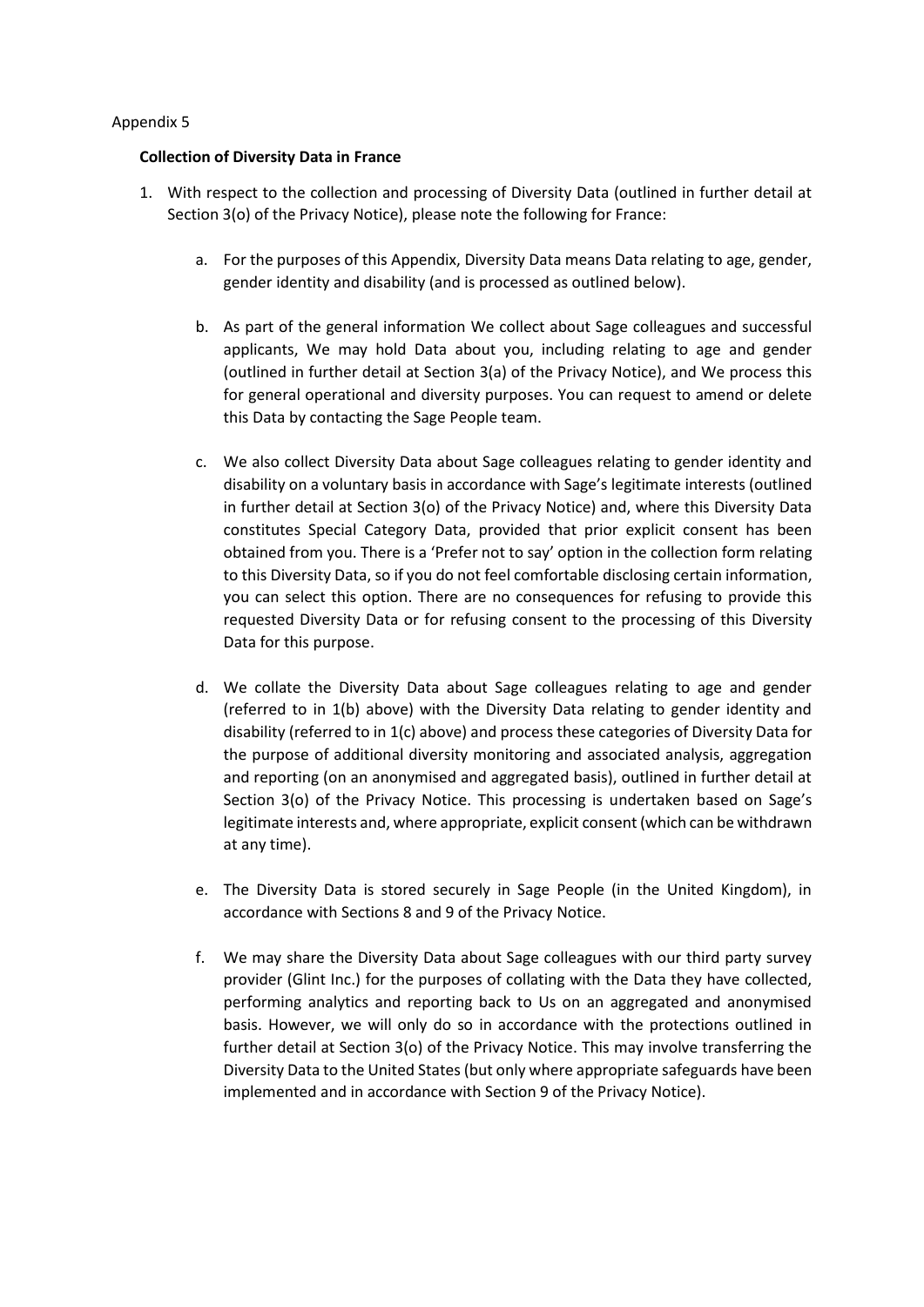## **Collection of Diversity Data in the Republic of South Africa**

- 1. With respect to the collection and processing of Diversity Data (outlined in further detail at Section 3(o) of the Privacy Notice), please note the following for the Republic of South Africa:
	- a. For the purposes of this Appendix, Diversity Data means Data relating to age, gender, race and disability (and is processed as outlined below).
	- b. As part of the general information We collect about Sage colleagues and successful applicants, We may hold Data about you, including relating to age, gender, race and disability (outlined in further detail at Section 3(a) of the Privacy Notice), and We process this for general operational and diversity purposes. You can request to amend or delete this Data by contacting the Sage People team.
	- c. We also collect Diversity Data from applicants, and from Sage colleagues (where this is not already held as referred to in  $1(b)$  above), relating to age, gender, race and disability on a voluntary basis and in accordance with Sage's legitimate interests (outlined in further detail at Section 3(o) of the Privacy Notice), given that the purpose of processing the Diversity Data is to give effect to employment equity, promote affirmative action and identify steps Sage wishes to take in order to promote diversity and inclusion in the recruitment process and workforce. Sage obtains consent (which can be withdrawn at any time) from Sage colleagues and applicants, prior to collecting this Diversity Data as set out in this paragraph. There is a 'Prefer not to say' option in the collection form relating to this Diversity Data, so if you do not feel comfortable disclosing certain information, you can select this option. There are no consequences for refusing to provide this requested Diversity Data or for refusing consent to the processing of this Diversity Data for this purpose.
	- d. We process the Diversity Data about applicants and Sage colleagues relating to age, gender, race and disability for the purpose of additional diversity monitoring and associated analysis, aggregation, and reporting (on an anonymised and aggregated basis) outlined in further detail at Section 3(o) of the Privacy Notice. This processing is undertaken based on Sage's legitimate interest (referred to in 1(c) above) and subject to your consent (which can be withdrawn at any time).
	- e. The Diversity Data will be stored in Sage People (in the United Kingdom), in accordance with Sections 8 and 9 of the Privacy Notice. As this involves a transfer of your Diversity Data to a country situated outside of the Republic of South Africa, We ensure that reasonable safeguards are put in place in order to ensure the safety of your Data, as outlined in detail at Section 9 of the Privacy Notice.
	- f. We may share the Diversity Data with Our third party survey provider (Glint Inc.) for the purposes of collating with the Data they have collected, performing analytics and reporting back to Us on an aggregated and anonymised basis. However, we will only do so in accordance with the protections outlined in further detail at Section 3(o) of the Privacy Notice. This may involve transferring the Diversity Data to the United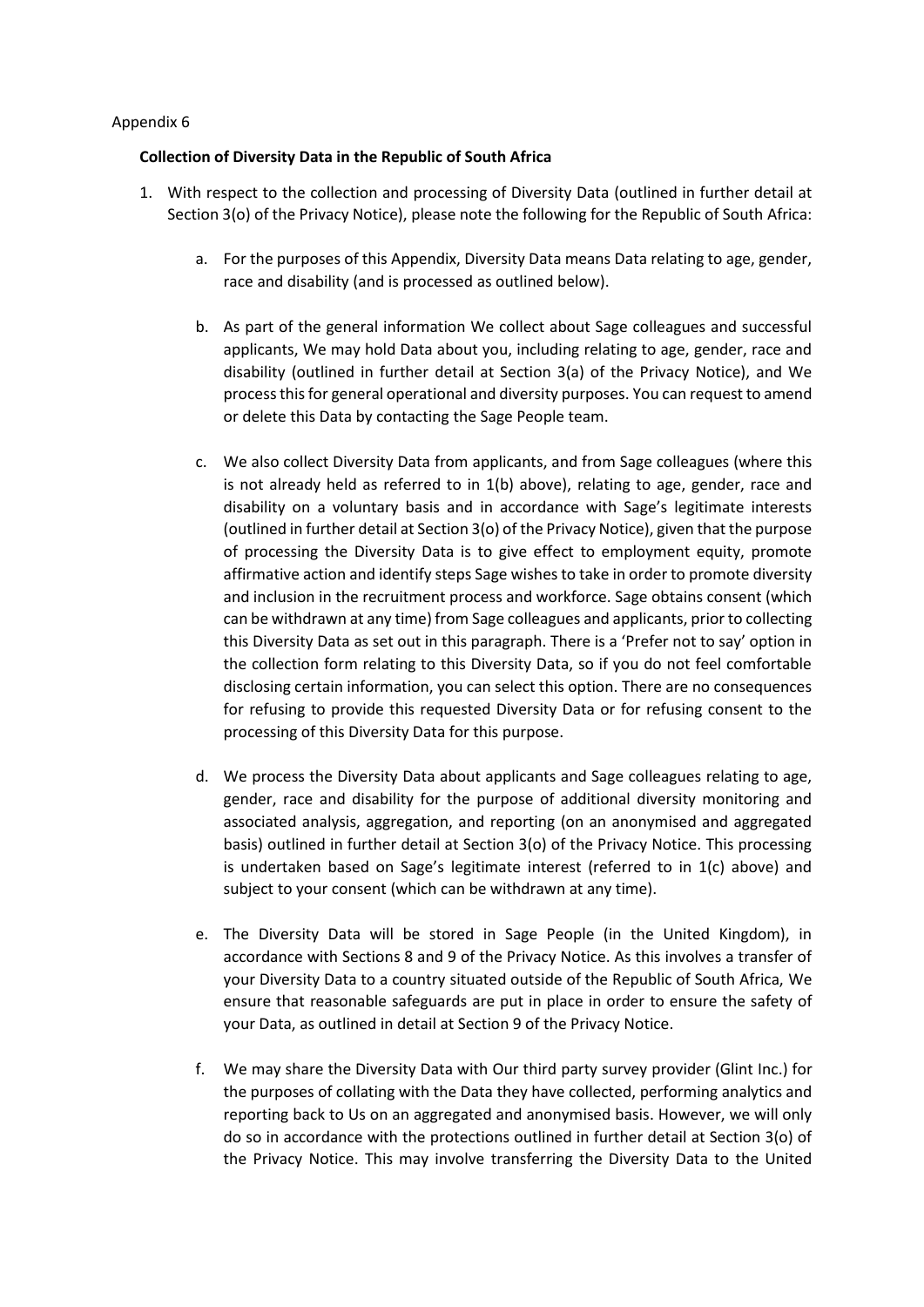States (but only where appropriate safeguards have been implemented and in accordance with Section 9 of the Privacy Notice).

g. If you have a concern in relation to how We use or process your Diversity Data, please let Us know. You also have the right to lodge a complaint, relating to the processing of your Diversity Data, with the Information Regulator (see <https://justice.gov.za/inforeg> for the Information Regulator's contact details). If you have any questions about this Privacy Notice, or you would like to exercise your rights, you can contact Sage's Chief Data Protection Officer (using the contact details found at Section 10 of the Privacy Notice).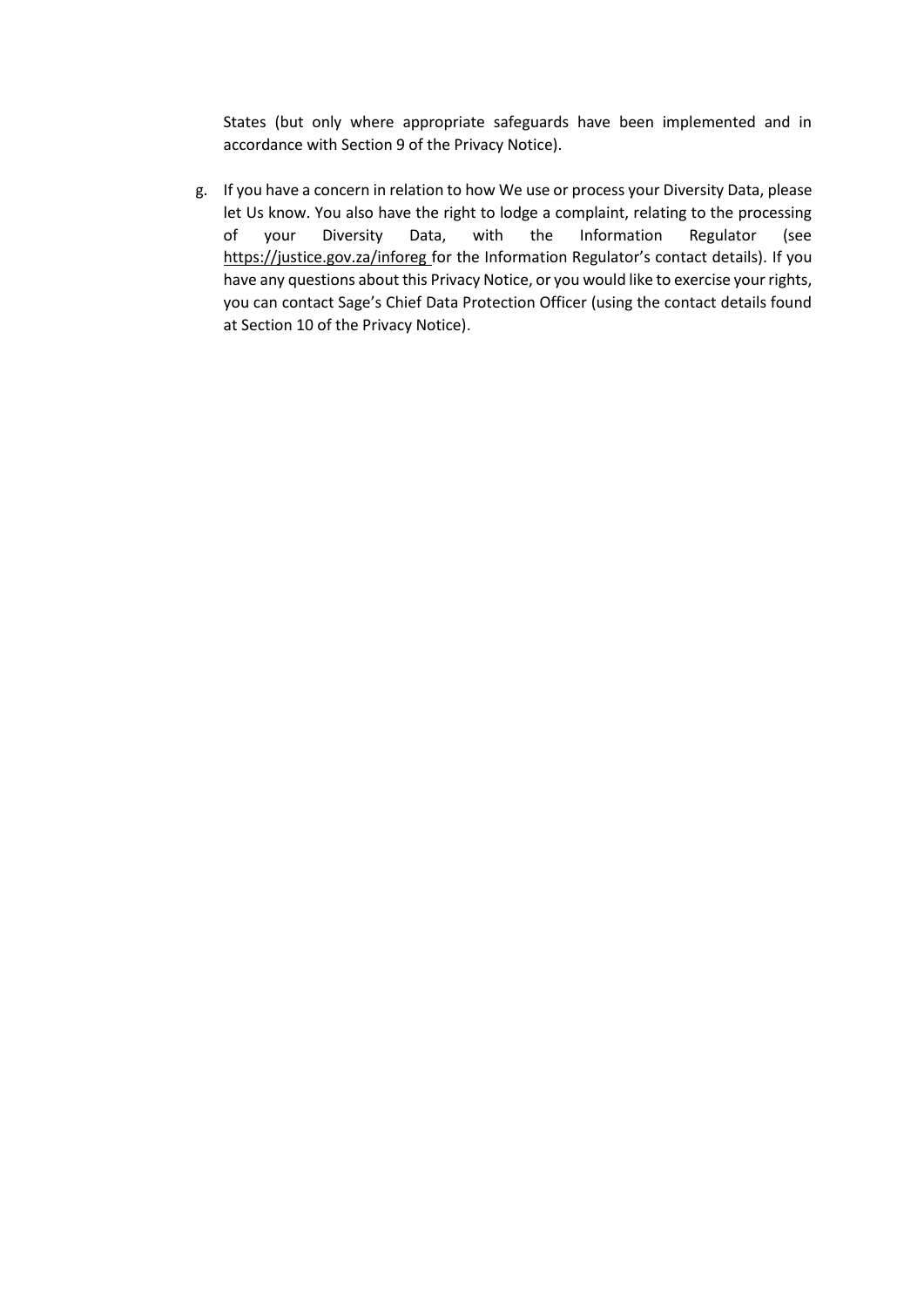## **Collection of Diversity Data in the United States**

- 1. With respect to the collection and processing of Diversity Data (outlined in further detail at Section 3(o) of the Privacy Notice), please note the following for the United States:
	- a. For the purposes of this Appendix, Diversity Data means Data relating to age, gender, gender identity, race/ethnicity, veteran status, disability and, in respect of applicants, sexual orientation (and is processed as outlined below).
	- b. As part of the general information We collect from Sage colleagues, successful applicants, and applicants (some of which may be requested for mandatory reporting purposes), We may hold Data about you relating to age, gender, race/ethnicity, veteran status and disability, collected and processed for complying with our legal obligations, general operational use and diversity purposes. You can request to amend or delete this Data by contacting the Sage People team.
	- c. We also collect Diversity Data about applicants relating to age and sexual orientation and, in respect of both Sage colleagues and applicants, gender identity, on a voluntary basis and in accordance with Sage's legitimate purpose (outlined in further detail at Section 3(o) of the Privacy Notice) of identifying the steps Sage wishes to take in order to promote diversity and inclusion in the recruitment process and workplace. Sage obtains consent (which can be withdrawn at any time) from Sage colleagues and applicants, prior to processing this Diversity Data. There is a 'Prefer not to say' option in the collection form relating to this Diversity Data, so if you do not feel comfortable disclosing certain information, you can select this option. There are no consequences for refusing to provide this requested Diversity Data or for refusing consent to the processing of this Diversity Data for this purpose.
	- d. In respect of Sage colleagues, we collate the applicable Diversity Data (referred to in 1(b) above) with the Diversity Data collected from Sage colleagues (referred to in 1(c) above). In respect of applicants, we collate the applicable Diversity Data (referred to in  $1(b)$  above) with the Diversity Data collected from applicants (referred to in  $1(c)$ above). We process this Diversity Data for the purpose of additional diversity monitoring and associated analysis, aggregation, and reporting (on an anonymised and aggregated basis) outlined in further detail at Section 3(o) of the Privacy Notice. This processing is undertaken based on Sage's legitimate purpose (referred to in 1(c) above) and consent (which can be withdrawn at any time).
	- e. The Diversity Data is stored in Sage People (in the United Kingdom), in accordance with Sections 8 and 9 of the Privacy Notice.
	- f. We may share the Diversity Data with Our third party survey provider (Glint Inc.) for the purposes of collating with the Data they have collected, performing analytics and reporting back to Us on an aggregated and anonymised basis. However, we will only do so in accordance with the protections outlined in further detail at Section 3(o) of the Privacy Notice.